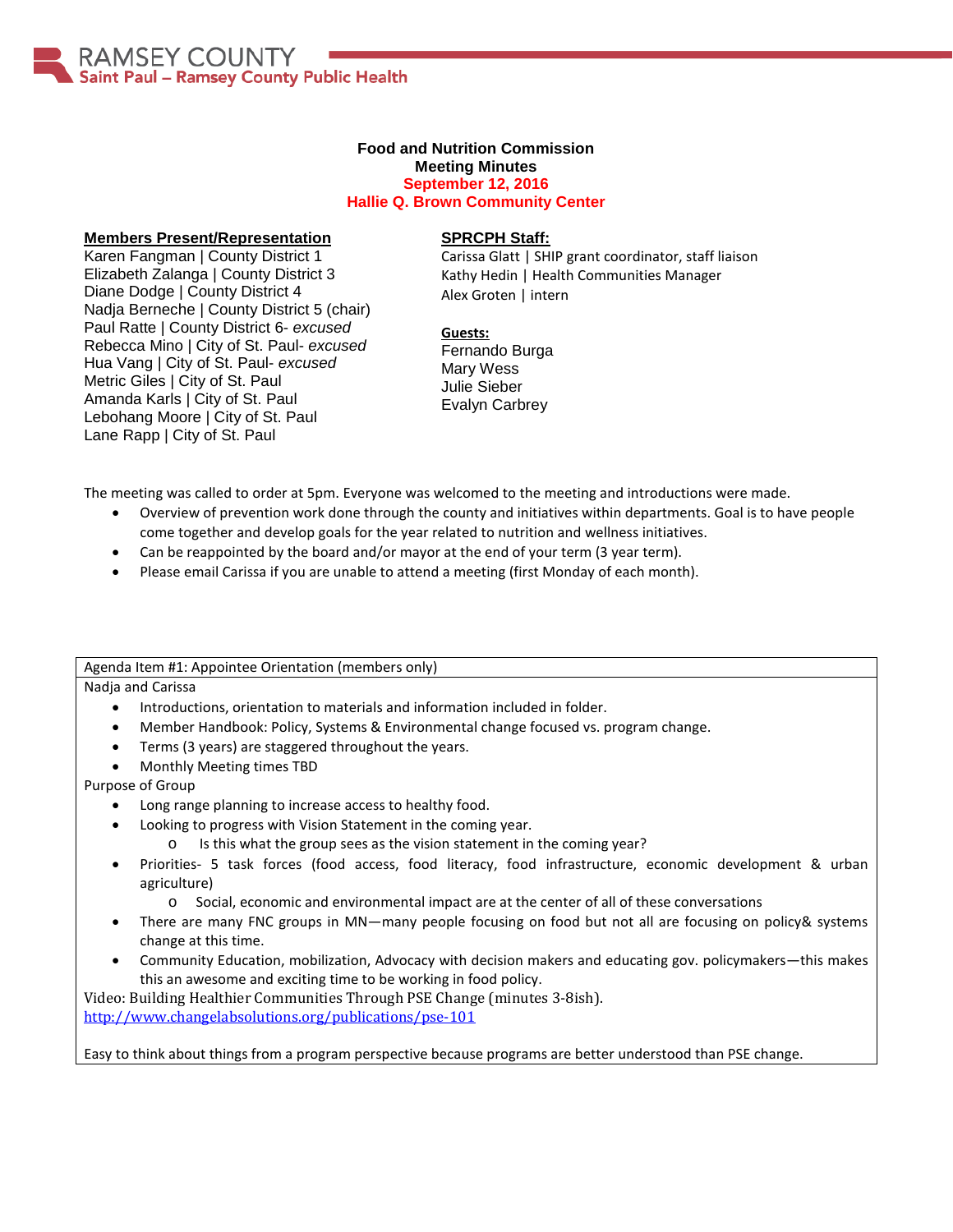# Action Items:

Action Item #2: Introduction by Hallie Q. Brown Community Center

Jonathan Palmer, Executive Director

- o 87-year-old organization. Focuses on the AA community. The city was segregated- HQB was developed to give access to people. This was a New Deal program. Black and whites came together here even in segregation. Current building was built after the other building was demolished with 94.
- 1. Basic needs: clothing closet and household items, food shelf- unique model: client choice- clients pick out what they need. Weekly donations from MM, Trader Joes, etc. Feminine hygiene, pet products. They do family assessments and serve about 11,000/year.
- 2. Early childhood Ed- national accredited, 4-star rated, yearly scholarships
- 3. Youth enrichment Program
- 4. Senior programming

Bring programs together and give them to the community (taxes, Christmas cheer for low-income families, Penumbra Theater Company- started out as an after school program.)

#### Action Items:

Agenda Item #3: Welcome and Introductions

Nadja

- Networking and Introductions (All) please bring a skill or highlight for member bios
- *What led you to care about food?*
- *Skill, interest or talent to share with the group?*
- Meeting time and date review (All)
- Vision Statement: spent time working on vision statement.

# Action Items:

Agenda Item #4: Ground Rules and Purpose of the FNC

Nadja

- Roles to Fill
	- o We need a co-chair with Nadja- planning agendas, working with Carissa, great way to learn this policy systems work. By November if we don't have someone we draw straws.
- Will send out doodle poll to figure out monthly agenda night. Location may also change. HQB is a good place for people from the community to attend to get them involved and "at the table".

Action Items:

Agenda Item #5: Prioritizing Work and Identify Strategies